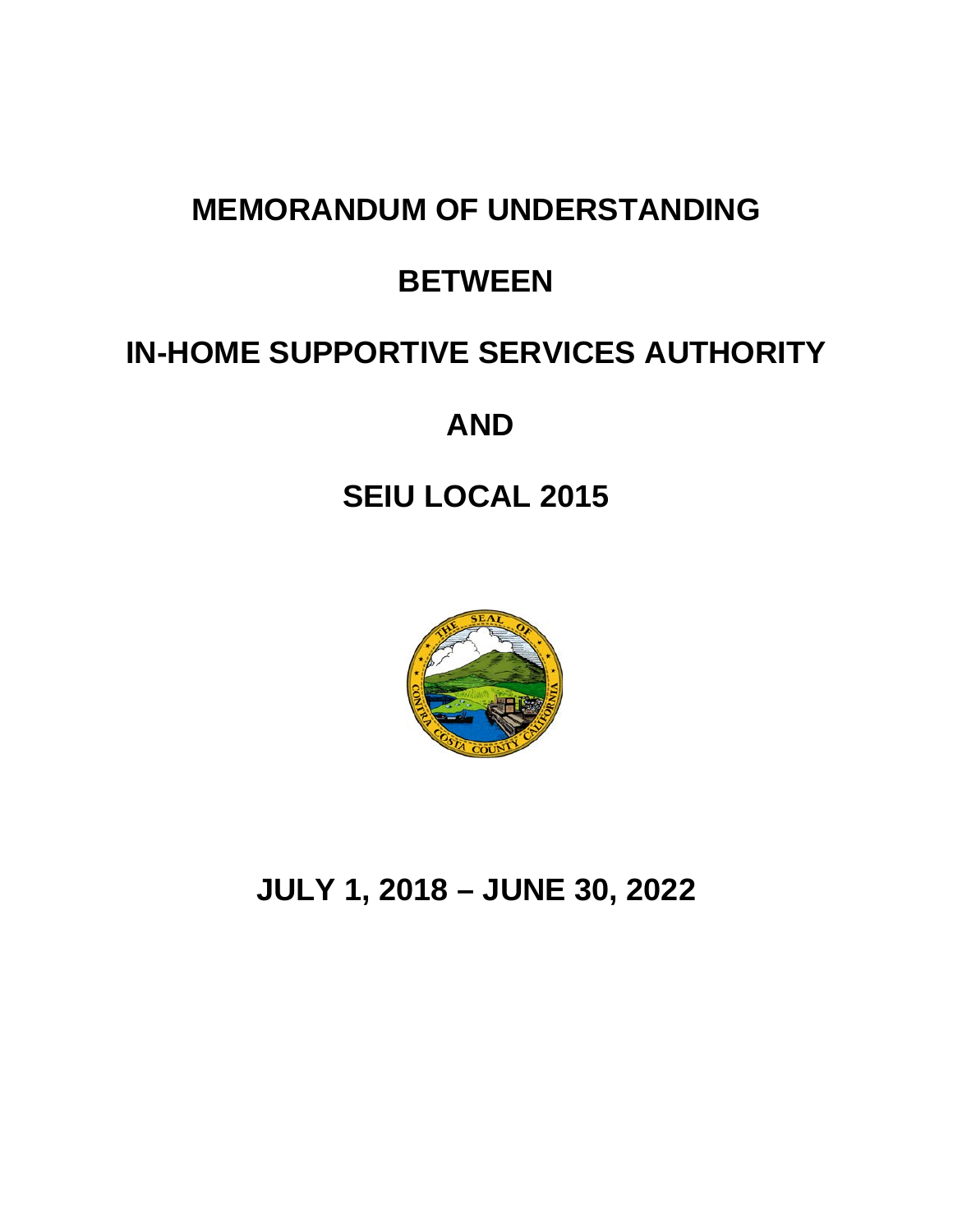## **SEIU LOCAL 2015**

# **TABLE OF CONTENTS**

| <b>SECTION 1</b>                                  |                                                                    |
|---------------------------------------------------|--------------------------------------------------------------------|
| <b>SECTION 2</b>                                  |                                                                    |
| <b>SECTION 3</b>                                  |                                                                    |
| <b>SECTION 4</b>                                  |                                                                    |
| <b>SECTION 5</b>                                  |                                                                    |
| <b>SECTION 6</b><br>6.1<br>6.2<br>6.3<br>6.4      | <b>UNION RIGHTS</b>                                                |
| <b>SECTION 7</b><br>7.1<br>7.2<br>7.3             | <b>WAGES</b>                                                       |
| <b>SECTION 8</b><br>8.1<br>8.2                    | <b>CONSUMER RIGHTS</b>                                             |
| <b>SECTION 9</b>                                  |                                                                    |
| <b>SECTION 10</b><br>10.1<br>10.2<br>10.3<br>10.4 | <b>GRIEVANCE PROCEDURE</b>                                         |
| <b>SECTION 11</b>                                 |                                                                    |
| <b>SECTION 12</b><br>12.1<br>12.2<br>12.3         | <b>HEALTH AND SAFETY</b><br>Safe and Healthy Working Environment 8 |
| <b>SECTION 13</b>                                 |                                                                    |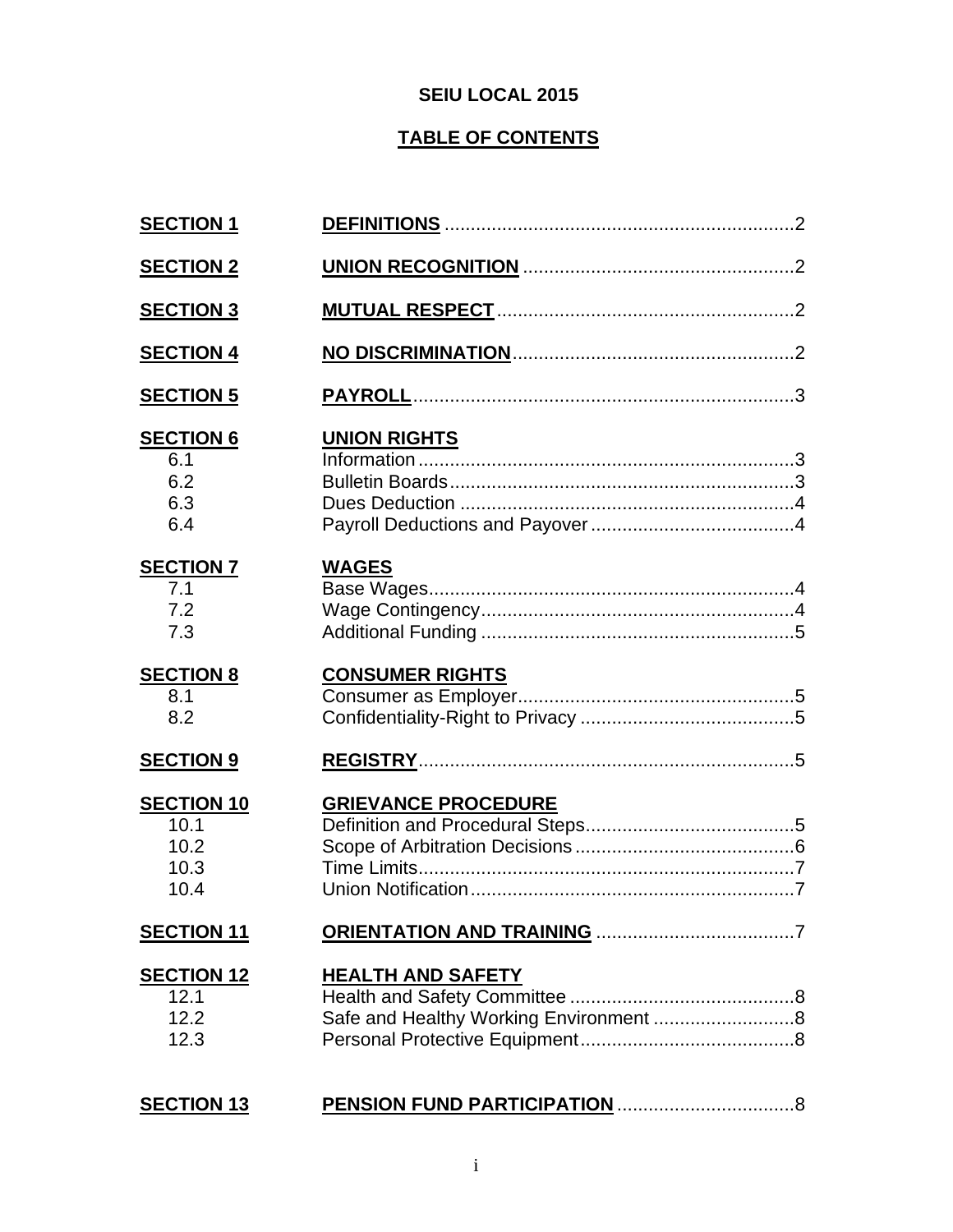| <b>SECTION 14</b>                 |                                                             |  |
|-----------------------------------|-------------------------------------------------------------|--|
| <b>SECTION 15</b><br>15.1<br>15.2 | OFFICIAL REPRESENTATIVES, STEWARDS                          |  |
| <b>SECTION 16</b>                 |                                                             |  |
| <b>SECTION 17</b>                 |                                                             |  |
| <b>SECTION 18</b><br>18.1<br>18.2 | SCOPE OF AGREEMENT AND SEPARABILITY OF<br><b>PROVISIONS</b> |  |
| <b>SECTION 19</b>                 |                                                             |  |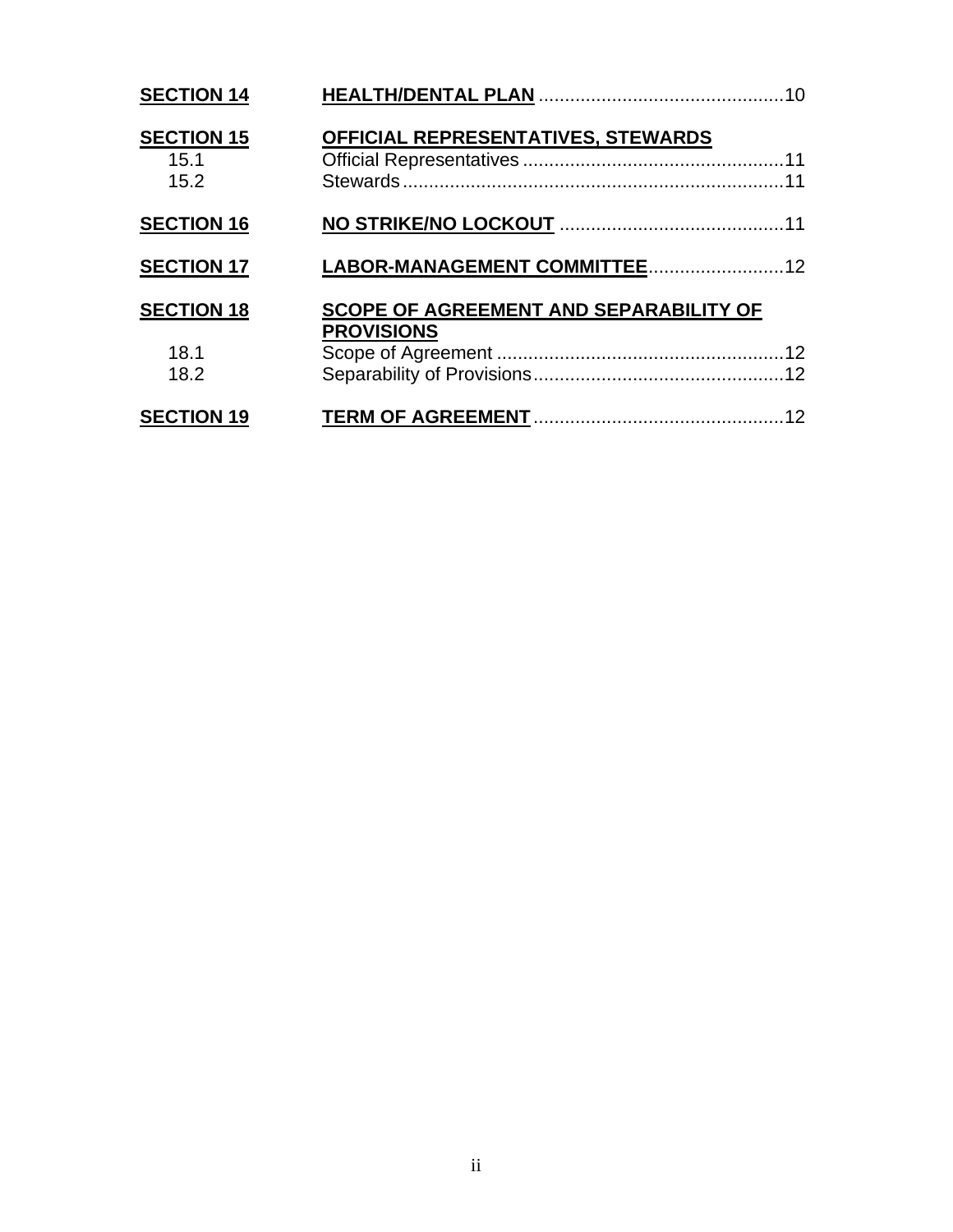### **MEMORANDUM OF UNDERSTANDING BETWEEN IN-HOME SUPPORTIVE SERVICES AUTHORITY AND SEIU LOCAL 2015**

This Memorandum of Understanding (MOU) is entered into pursuant to the authority contained in Division 34 of Board of Supervisors' Resolution 81/1165 and Contra Costa County Ordinance No. 98-14 and has been jointly prepared by the parties.

The Contra Costa County In-Home Supportive Services Public Authority (IHSS Public Authority) is the representative in authority-provider relations matters as provided in Board of Supervisors' Resolution 81/1165 and Contra Costa County Ordinance No. 98- 14.

The parties have met and conferred in good faith regarding wages and other terms and conditions of employment as defined in Welfare and Institutions Code Section 12301.6 and Contra Costa County Ordinance No. 98-14 for the providers in the unit in which the Union is the recognized representative, have freely exchanged information, opinions and proposals and have endeavored to reach agreement on all matters relating to the authority-provider relations covering such providers.

This MOU shall be presented to the Contra Costa County Board of Supervisors, as the governing board of the IHSS Public Authority, as the joint recommendations of the undersigned for salary and other adjustments for the term set forth herein.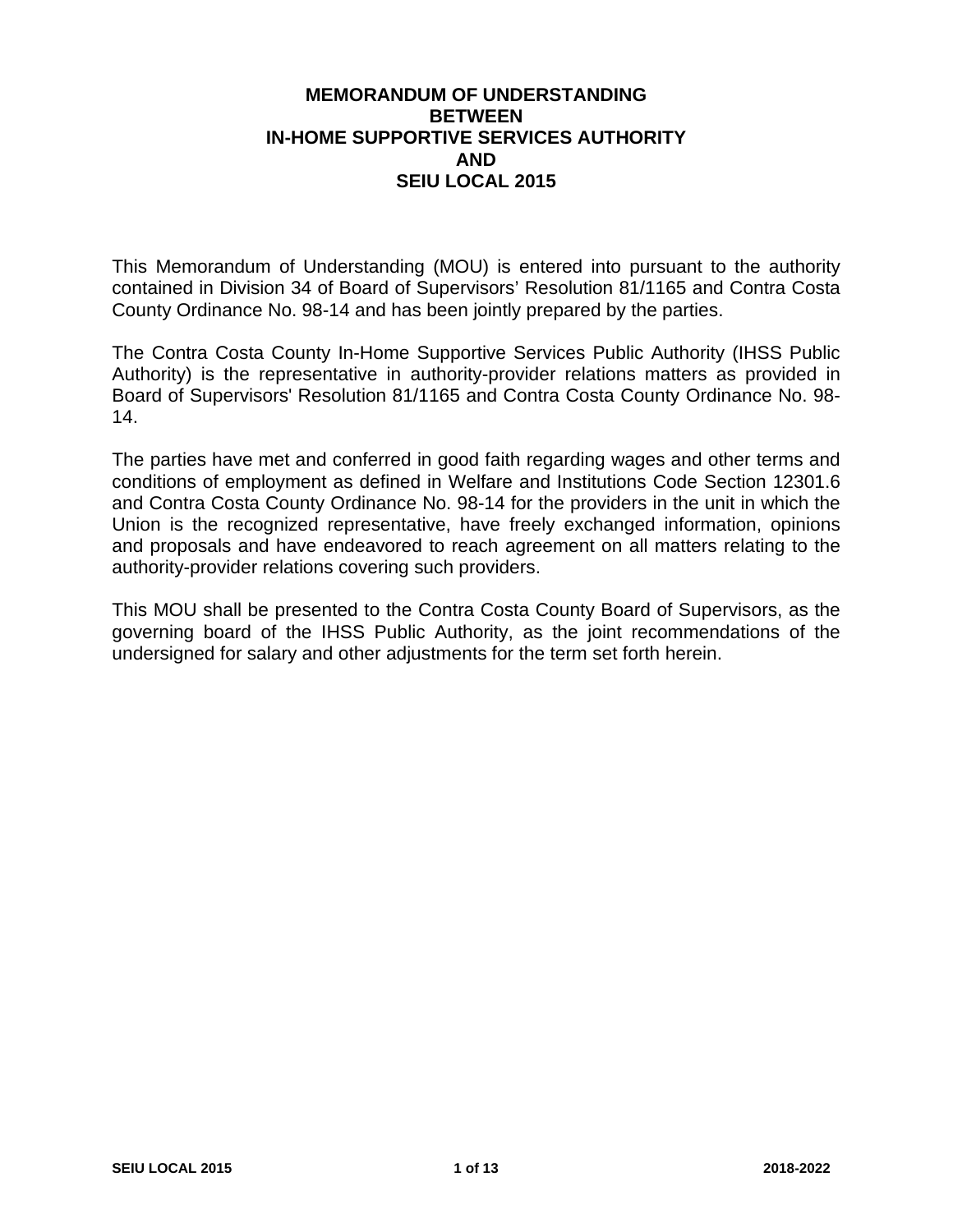### **SECTION 1 - DEFINITIONS**

Days – Calendar days unless otherwise specified.

Union – SEIU Local 2015

Public Authority – Contra Costa County In-Home Supportive Services Public Authority.

Provider – An individual providing In-Home Supportive Services and/or Waiver Personal Care Services (WPCS) to a Consumer. The Individual may provide IHSS hours and/or WPCS hours.

Consumer – IHSS Consumer

### **SECTION 2 - UNION RECOGNITION**

SEIU Local 2015 (Union) is the formally recognized employee organization for the representation unit listed below, and has been certified as such pursuant to Board of Supervisors' Resolution 81/1165 and Contra Costa County Ordinance No. 98-14.

In-Home Supportive Services Provider Unit – Effective July 1, 2019, the bargaining unit includes Providers employed in the Waiver Personal Care Services (WPCS) program.

#### **SECTION 3 - MUTUAL RESPECT**

The Public Authority and the Union agree that all workers and administrators involved in the IHSS program regardless of position, profession, or rank, will treat each other with courtesy, dignity and respect. The foregoing shall also apply in providing services to the public, specifically including Consumers.

The Public Authority and the Union will meet, in a timely manner, from time to time, at the request of either party, to discuss issues regarding the application of this section.

#### **SECTION 4 - NO DISCRIMINATION**

There shall be no discrimination because of sex, race, creed, color, national origin, sexual orientation, marital status, gender identity, genetic information or union activities against any Provider by the Public Authority or by anyone employed by the Public Authority; and to the extent prohibited by applicable State and Federal law there shall be no discrimination because of age.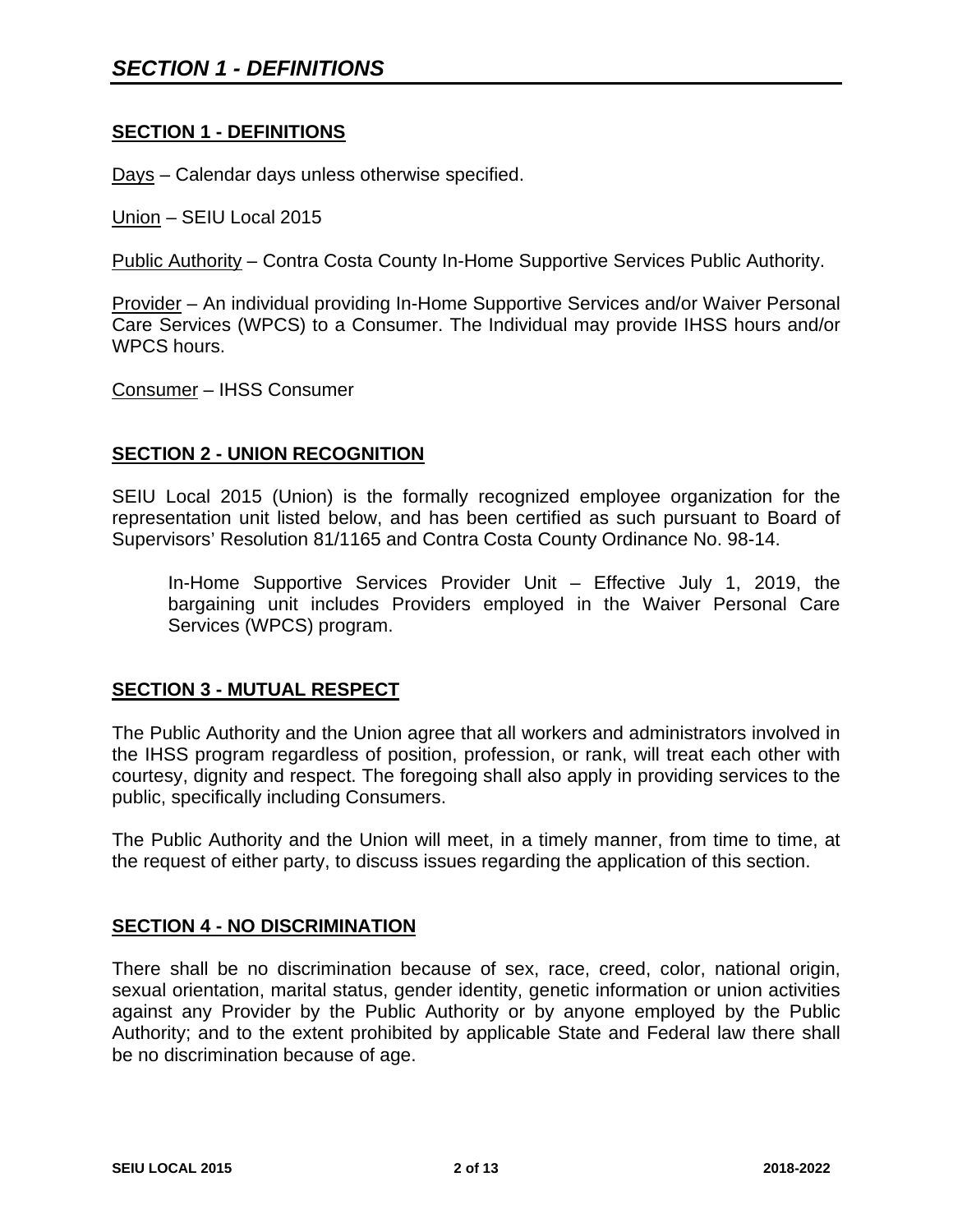There shall be no discrimination against any disabled person seeking to be listed on the IHSS registry solely because of such disability unless that disability prevents the person from performing the essential functions established for the position or from carrying out the duties of the position safely.

The parties will encourage Consumers to refrain from discrimination as described in this Article.

## **SECTION 5 - PAYROLL**

To promote a timely and accurate payroll system, the Public Authority and the Union shall work together to identify causes and solutions to problems resulting in late, lost or inaccurate paychecks and similar issues. When the causes of problems are outside the Public Authority's direct control, the Public Authority and Union shall work cooperatively to create solutions by bringing the problems to the attention of the responsible agencies (this may include the State's payroll department, for example).

The Public Authority shall provide all home care workers with direct clerical and local access phone numbers at the Public Authority to call for timely answers to payroll questions and resolutions to problems. The Public Authority shall address resolutions to payroll problems in a timely manner. The Public Authority and the Union shall share information on the causes and potential solutions for payroll issues in good faith and in a spirit of cooperative problem solving.

## **SECTION 6 - UNION RIGHTS**

**6.1 Information.** The State provides, on a monthly basis, to the Union a list of all current providers including name, address, telephone number, social security number and hours worked.

The Union shall defend, indemnify, save, protect and hold harmless Contra Costa County and the Public Authority and their respective boards, directors, officers and employees from any and all claims, costs and liabilities for any damages and/or injury arising from disclosure to the Union of Provider names, social security numbers, addresses and phone numbers. The County's and/or the Public Authority's right to be defended, indemnified, saved, protected and held harmless hereunder shall be unaffected by the concurrent negligence of the County, the Public Authority or any other person.

**6.2 Bulletin Boards.** The Public Authority will provide a bulletin board in its office for use by the Union provided the communications displayed have to do with official organization business including, but not limited to, times and places of meetings and further provided that the employee organization appropriately posts and removes the information. The Executive Director reserves the right to remove objectionable materials only after notification to and discussion with the Union.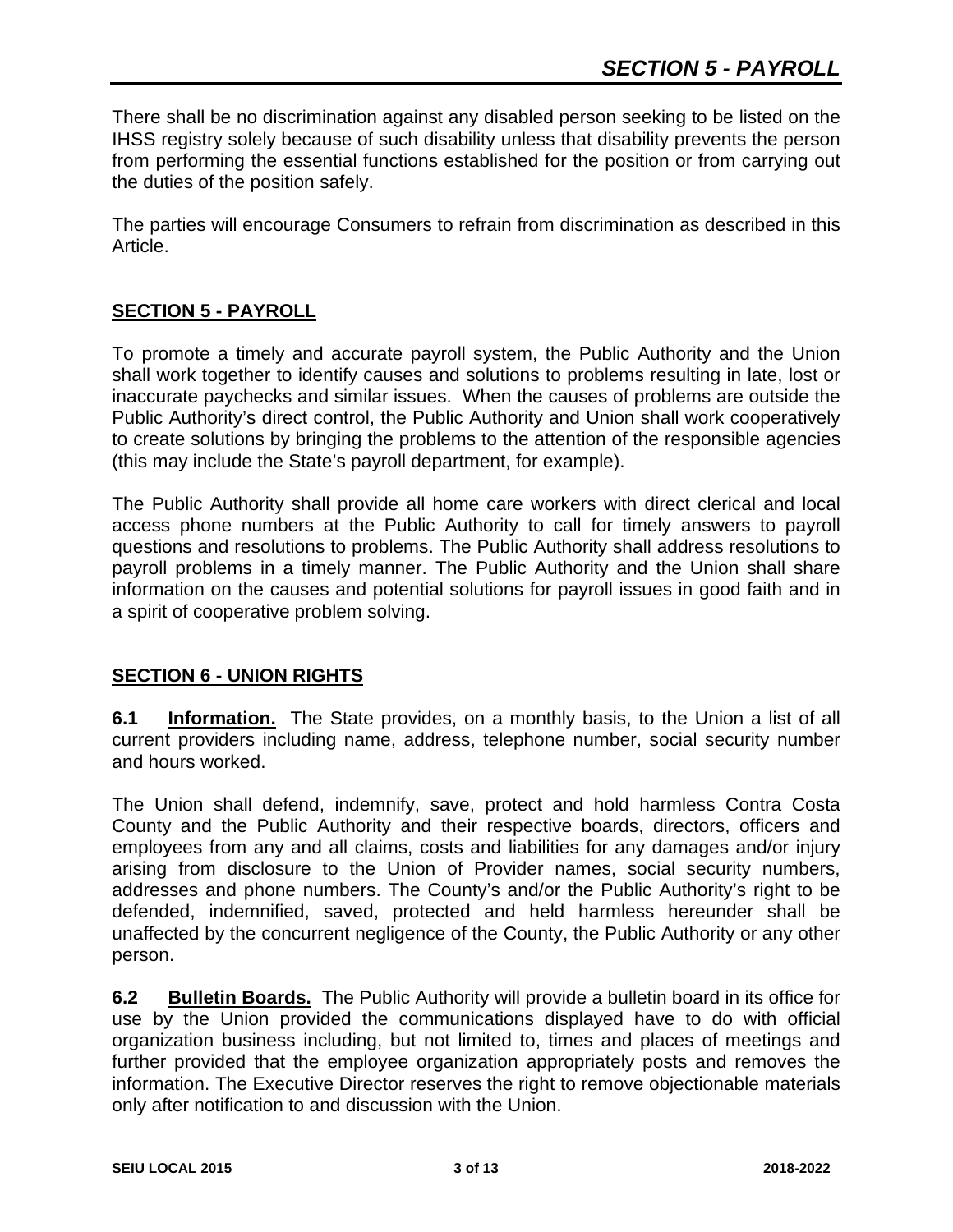**6.3 Dues Deduction.** Pursuant to Board of Supervisors' Resolution 81/1165, only a majority representative may have dues deduction and as such the Union has the exclusive privilege of dues deduction for all employees in its unit.

**6.4 Payroll Deductions and Payover.** The Union shall instruct the State to commence and continue a monthly payroll deduction of Union dues from the regular pay warrants of Providers authorizing such deduction. The Union shall instruct the State of the dollar amount to deduct for Union dues or other authorized Union deductions, including voluntary COPE contributions, specifying the purpose(s) of the deduction.

The Provider's earnings must be sufficient after other legal and required deductions are made to cover the amount of the dues or other deductions that have been approved by the Provider. When a Provider is in a non-pay status for an entire pay period, no withholding will be made to cover the pay period from future earnings. In the case of a Provider who is in a non-pay status during only part of the pay period, and the salary is not sufficient to cover the full withholding, no deduction shall be made. In this connection, all other legal and required deductions (including health care deductions) have priority over Union dues or other authorized Union deductions.

## **SECTION 7- WAGES**

**7.1 Base Wages.** The Base Wage for Providers shall be the State or Federal minimum wage, whichever is highest.

• Effective as soon as practicable the Public Authority will establish a wage supplement at an additional one dollar (\$1.00) per hour above the Base Wage.

The Public Authority will submit the appropriate request to the State to implement the rate which includes the Base Wage and the Wage Supplement within five (5) business days following Union ratification and the Public Authority adoption of this agreement, and timely for any subsequent change in the Base Wage or Wage Supplement.

**7.2 Wage Contingency.** If, during the term of this Agreement, either state or federal participation levels are reduced or, either the state or federal sharing formula is modified in any manner that would result in an increased cost to the County and/or the Public Authority, wages may be reduced by an amount necessary to keep the total cost to the County and/or the Public Authority the same as such cost existed on the day prior to the effective date of such reduction or modification.

The Public Authority shall provide to the Union a detailed written description of any proposed adjustments to be made pursuant to Section 7, Wages, thirty (30) days prior to the effective date of such adjustments. Upon receipt of a written request from the Union to do so, the Public Authority will meet and confer to discuss the impact of the above-described loss of funding, but in no case shall the Public Authority be required to increase its contribution toward wages.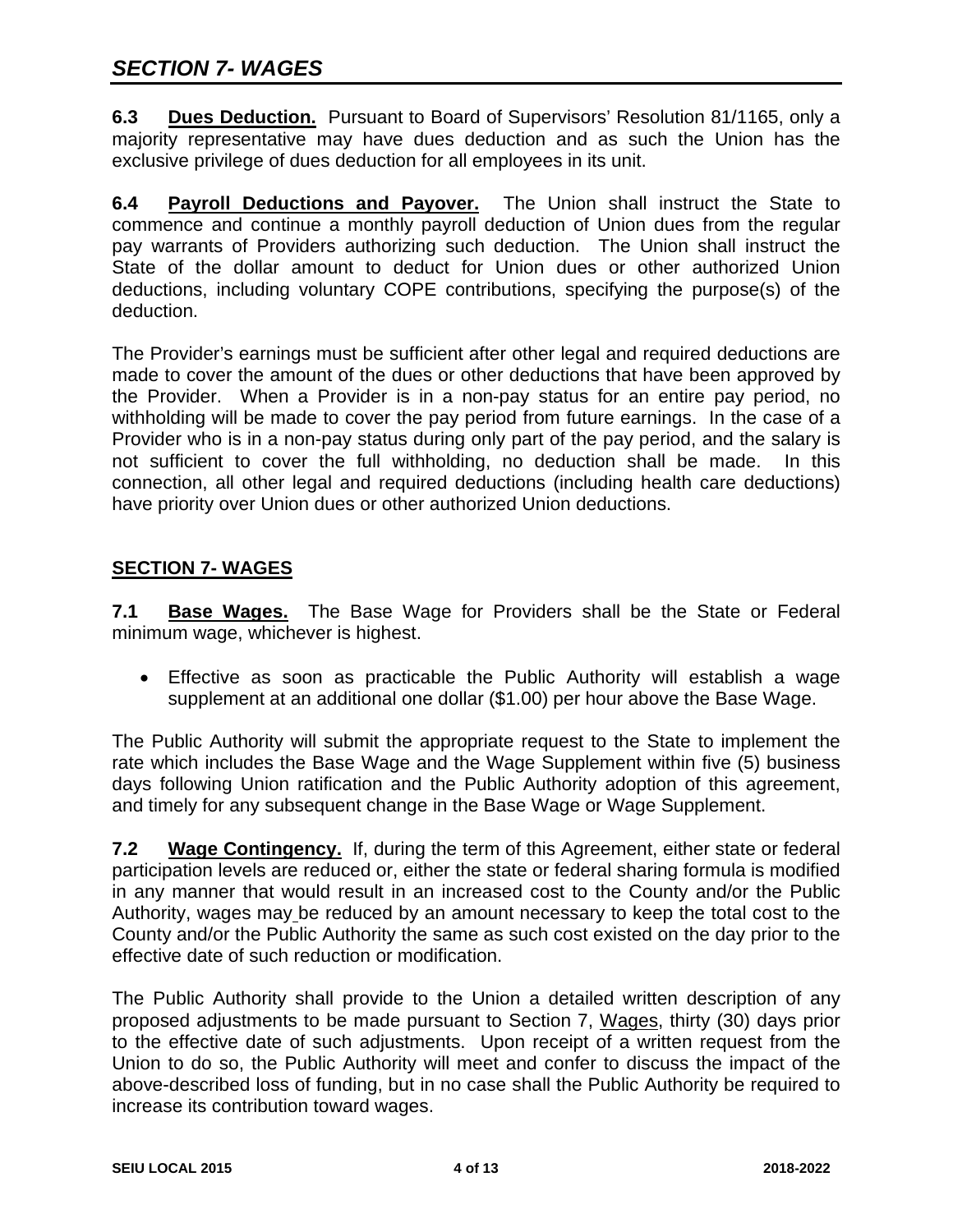**7.3 Additional Funding.** It is understood that the Union actively and aggressively fights and wins funding for IHSS. Should any extra funding be secured for the IHSS Program, including any change to the State's position regarding funding payments to the Pension, the Union and the Public Authority will meet within thirty (30) days of its approval to discuss the funding appropriations.

## **SECTION 8 - CONSUMER RIGHTS**

**8.1 Consumer as Employer.** Under State Law and County Ordinance establishing the Public Authority, Consumers have the sole and undisputed right to:

- 1) hire Providers of their choice;
- 2) remove Providers from their service at will;
- 3) determine in advance and under all circumstances who can and cannot enter their home; and
- 4) supervise the work of Providers providing services to them.

8.2 Confidentiality-Right to Privacy. Union representatives and Providers shall maintain strict standards of confidentiality regarding Consumers and shall not disclose personal information obtained, from whatever source, pertaining to Consumers, unless disclosure is compelled by legal process or otherwise authorized by law.

## **SECTION 9 - REGISTRY**

In accordance with Welfare and Institutions Code Section 12301.6 and Contra Costa County Ordinance No. 98-14, the Public Authority shall operate a registry for the purpose of assisting Consumers in finding Providers.

The parties agree to meet and confer regarding registry matters which impact Provider wages, hours and working conditions including, but not limited to, possible respite and emergency referrals.

## **SECTION 10 - GRIEVANCE PROCEDURE**

**10.1 Definition and Procedural Steps.** A grievance is any dispute which involves the interpretation or application of any provision of this MOU excluding, however, those provisions of this MOU which specifically provide that the decision of any Public Authority official or Consumer shall be final, the interpretation or application of those provisions not being subject to the grievance procedure. The Union may represent the grievant at any stage of the process.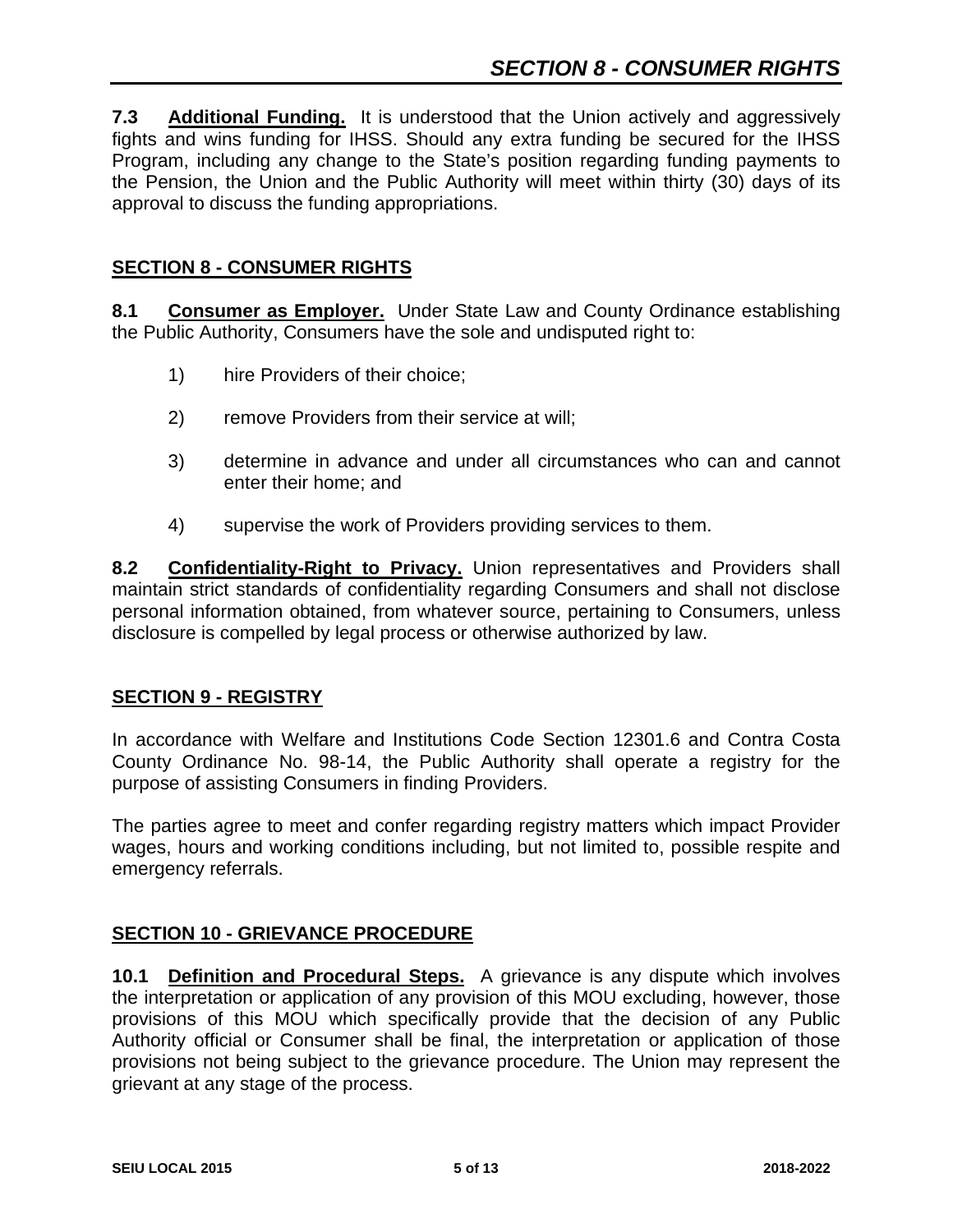Grievances must be filed within thirty (30) days of the incident or occurrence about which the grievant claims to have a grievance and shall be processed in the following manner:

Step 1. Any Provider who believes that a provision of this MOU has been misinterpreted or misapplied to his or her detriment shall discuss the complaint with the Public Authority's Executive Director or such representative as the Director may designate.

Step 2. If a grievance is not satisfactorily resolved in Step 1 above, the grievant, or the Union on the grievant's behalf, may submit the grievance in writing within fifteen (15) days to the Public Authority Director or his/her designated labor relations representative. The grievance shall state which provision of the MOU has been misinterpreted or misapplied, how misapplication or misinterpretation has affected the grievant to the grievant's detriment, and the redress he or she seeks. The Public Authority Director or his designee shall have twenty (20) days in which to respond to the grievance in writing. If the grievant requests a meeting with the IHSS Public Authority Director or his/her designee at this step, such a meeting will be held.

Step 3. If a grievance is not satisfactorily resolved in Step 2 above, either party may request in writing within twenty (20) days that the matter be referred to non-binding confidential mediation. Mediation will only occur upon the parties' mutual agreement. The parties will mutually select a mediator, or if agreement cannot be reached, the parties may request that a mediator be assigned by the State Mediation and Conciliation Service. Anything discussed during the mediation will remain confidential and cannot be used or referenced during any subsequent proceedings (i.e. arbitration, a different grievance, etc.)

Step 4. No grievance may be processed under this Section, which has not first been filed and investigated in accordance with Step 1 and 2 above and filed within fifteen (15) days of the written response of the Public Authority Director or the completion of mediation. If the parties are unable to reach a mutually satisfactory accord on any grievance which arises and is presented during the term of this MOU, either the grievant, or the Union on the grievant's behalf, or the Public Authority may require that the grievance be referred to an impartial arbitrator who shall be designated by mutual agreement between the grievant, or the Union of the grievant's behalf, and the Public Authority Director. Within twenty-five (25) days of the request for arbitration, the parties shall mutually select an arbitrator who shall render a decision within forty-five (45) days from the date of final submission of the grievance including receipt of the court reporter's transcript and post hearing briefs, if any. The fees and expenses of the arbitrator and of the Court Reporter shall be shared equally by the grievant or the Union on the grievant's behalf, and the Public Authority. Each party, however, shall bear the costs of its own presentation, including preparation and post-hearing briefs, if any.

## **10.2 Scope of Arbitration Decisions.**

A. Decisions of arbitrators on matters properly before them shall be final and binding on the parties hereto, to the extent permitted by law.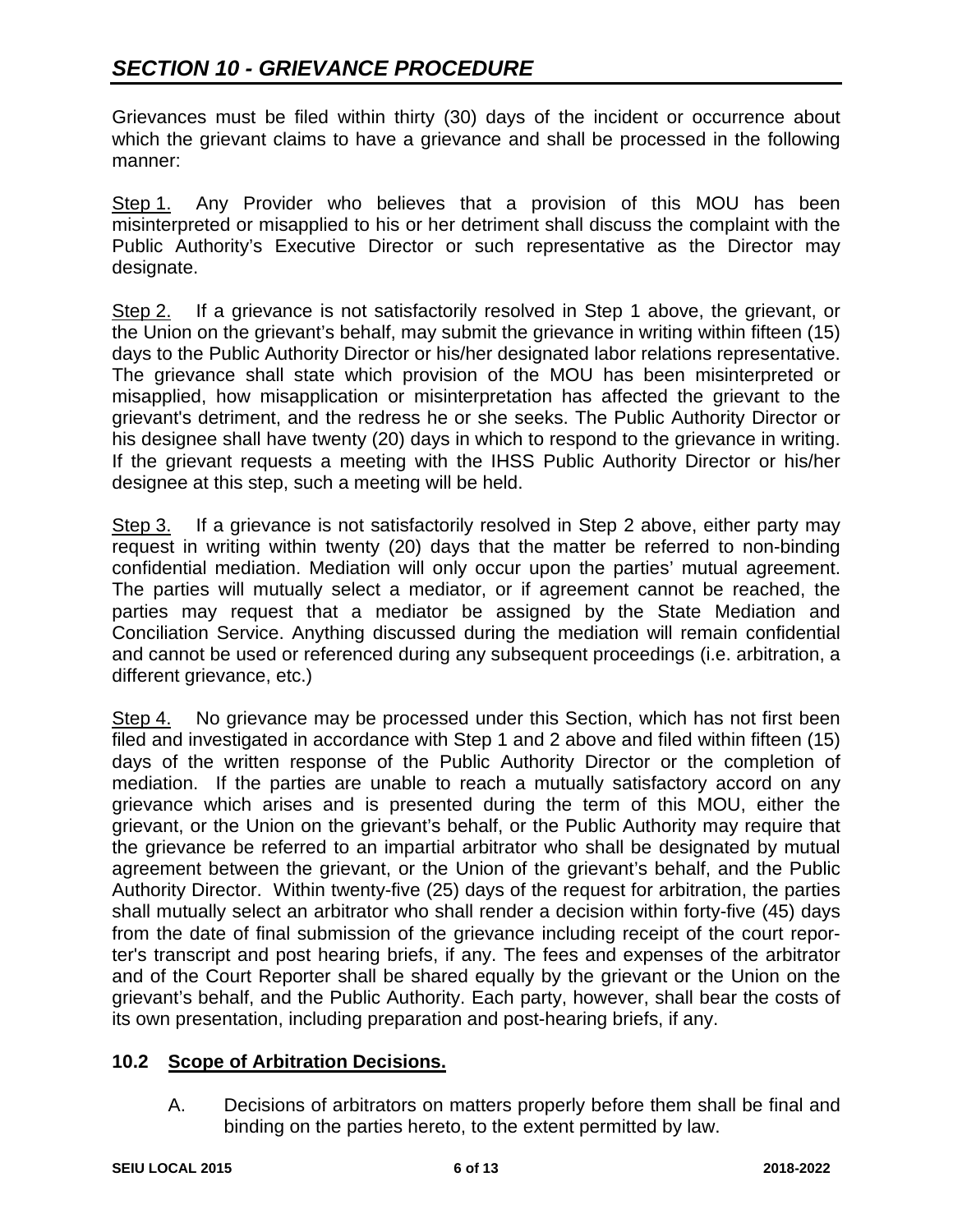- B. No arbitrator shall entertain, hear, decide or make recommendations on any dispute unless such dispute involves a position in a unit represented by the Union which has been certified as the recognized employee organization for such unit and such dispute falls within the definition of a grievance as set forth in Subsection 1 above.
- C. Proposals to add to or change this MOU or to change written agreements supplementary hereto shall not be arbitrable and no proposal to modify, amend, or terminate this MOU, nor any matter or subject arising out of or in connection with such proposals, may be referred to arbitration under this Section. No arbitrator shall have the power to amend or modify this MOU or written agreements supplementary hereto or to establish any new terms or conditions of employment.
- D. No change in this MOU or interpretations thereof (except interpretations resulting from arbitration proceedings hereunder) will be recognized unless agreed to by the Public Authority and the Union.

**10.3 Time Limits.** The time limits specified above may be waived by mutual agreement of the parties to the grievance. If the Public Authority fails to meet the time limits specified in Steps 1 through 3 above, the grievance will automatically move to the next step. If a grievant fails to meet the time limits specified in Steps 1 through 5 above, the grievance will be deemed to have been settled and withdrawn.

**10.4 Union Notification.** An official, with whom a formal grievance is filed by a grievant who is included in a unit represented by the Union, but is not represented by the Union in the grievance, shall give the Union a copy of the formal presentation.

# **SECTION 11 - ORIENTATION AND TRAINING**

The Public Authority shall seek and give full consideration to the Union's input for the purpose of developing and implementing training programs for Providers. Training materials and the curriculum will be developed in conjunction with the Advisory Committee, giving full consideration to the Union's input. The Public Authority shall provide reasonable notice to the Union of group orientations of Providers and Provider training classes. The Public Authority shall provide an opportunity for Union representatives to make presentations at such gatherings.

The Public Authority will provide the Union with an annual calendar of New Provider Orientations, indicating the location and designated language for the orientation. Whenever feasible, the Public Authority will give no less than one week's notice of any changes to orientations. The Union will be given a maximum of thirty (30) minutes at or about the beginning of each orientation to talk to new Providers about the Union. Upon request and with proper notice, the Union may be allowed to use available audio-visual equipment. The Public Authority will provide the Union with a copy of the attendance list including names and telephone numbers after each new Provider orientation. The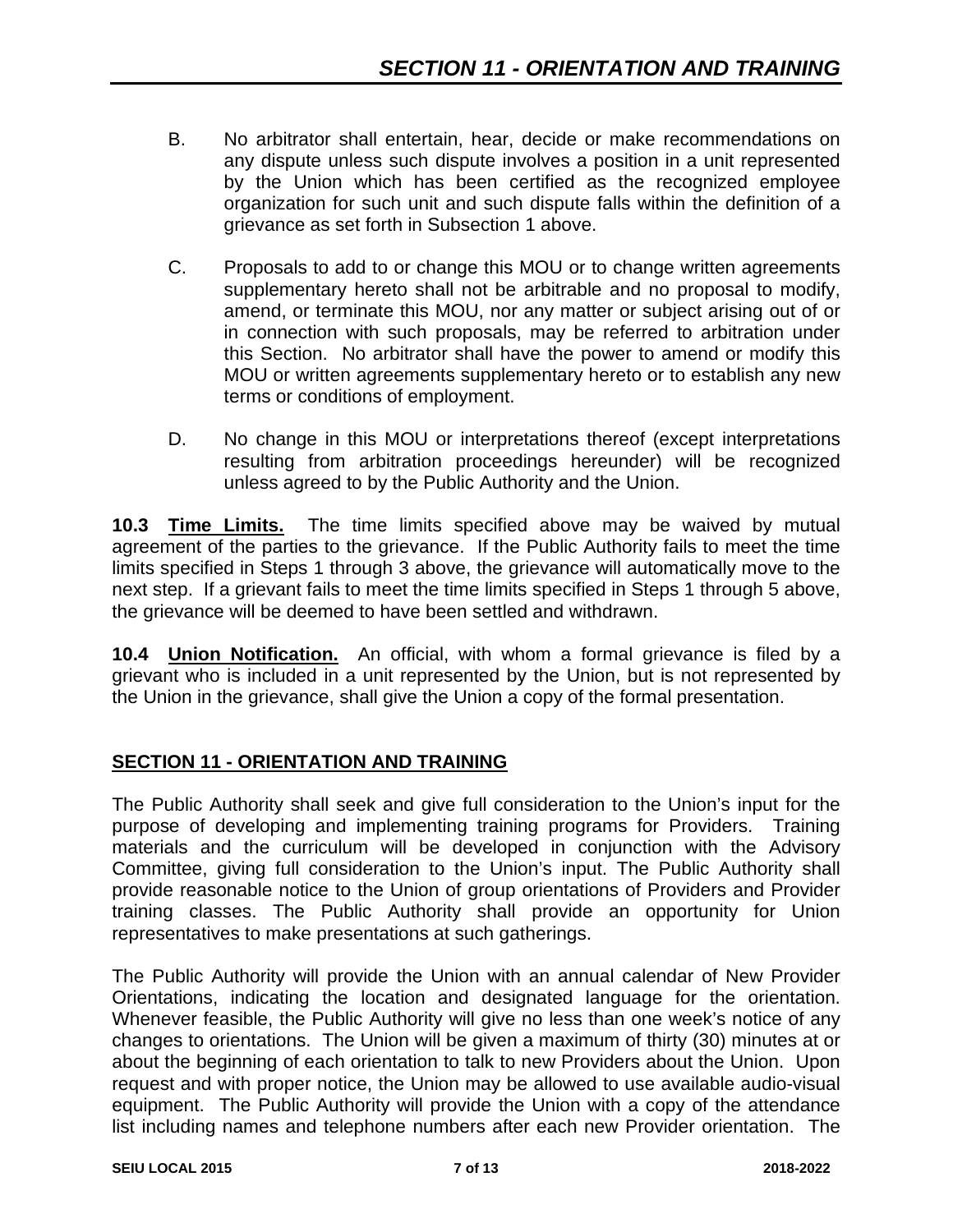Public Authority shall have the sole discretion regarding the scheduling of group orientations of Providers and Provider training classes.

In the event that the Union is unable to attend a Provider orientation, the Public Authority shall inform Providers that they are represented by the Union and will distribute Union authorization forms and related printed Union information provided by the Union, at orientations of Providers and at Provider training classes.

## **SECTION 12 - HEALTH AND SAFETY**

**12.1 Health and Safety Committee.** The Public Authority staff will meet with Advisory Committee members, social workers, Public Health staff, the Union and other interested parties to explore/study this issue; and, if needed, develop a policy and procedure to address the issue.

**12.2 Safe and Healthy Working Environment.** Public Authority recognizes the importance of providing a safe and healthy working environment for Providers. No Provider shall be expected to work in any situation which could threaten his/her health and safety. The Provider shall report any unsafe or hazardous conditions to the Public Authority immediately.

In an effort to assist, the Public Authority will furnish the Provider with contact information (e.g., resource list) that may be helpful in resolving health and safety concerns. The Public Authority will provide information to Providers regarding Workers' Compensation, Unemployment and State Disability Insurance (SDI).

**12.3 Personal Protective Equipment.** Effective July 1, 2020, and in each fiscal year thereafter, the Public Authority will spend up to ten thousand dollars (\$10,000.00) each year for the purpose of purchasing and stocking protective supplies for Providers. Such supplies will include protective gloves, masks and antibacterial soap and/or wipes. The Public Authority shall work with the Union in partnership to determine the distribution of the equipment to the Providers.

## **SECTION 13 – PENSION FUND PARTICIPATION**

A. Coverage:

The Public Authority agrees to make contributions on behalf of eligible IHSS providers as defined and covered by this MOU to the Service Employees International Union National Industry Pension Fund, hereinafter referred to as the "Fund" in the amounts specified in Section C below.

#### B. Term:

The Public Authority agrees to become and remain a participating Employer in the Fund beginning on July 1, 2001 through the end of the term of this MOU, including any extension thereof, provided that the Public Authority's contributions are eligible for Federal matching funds.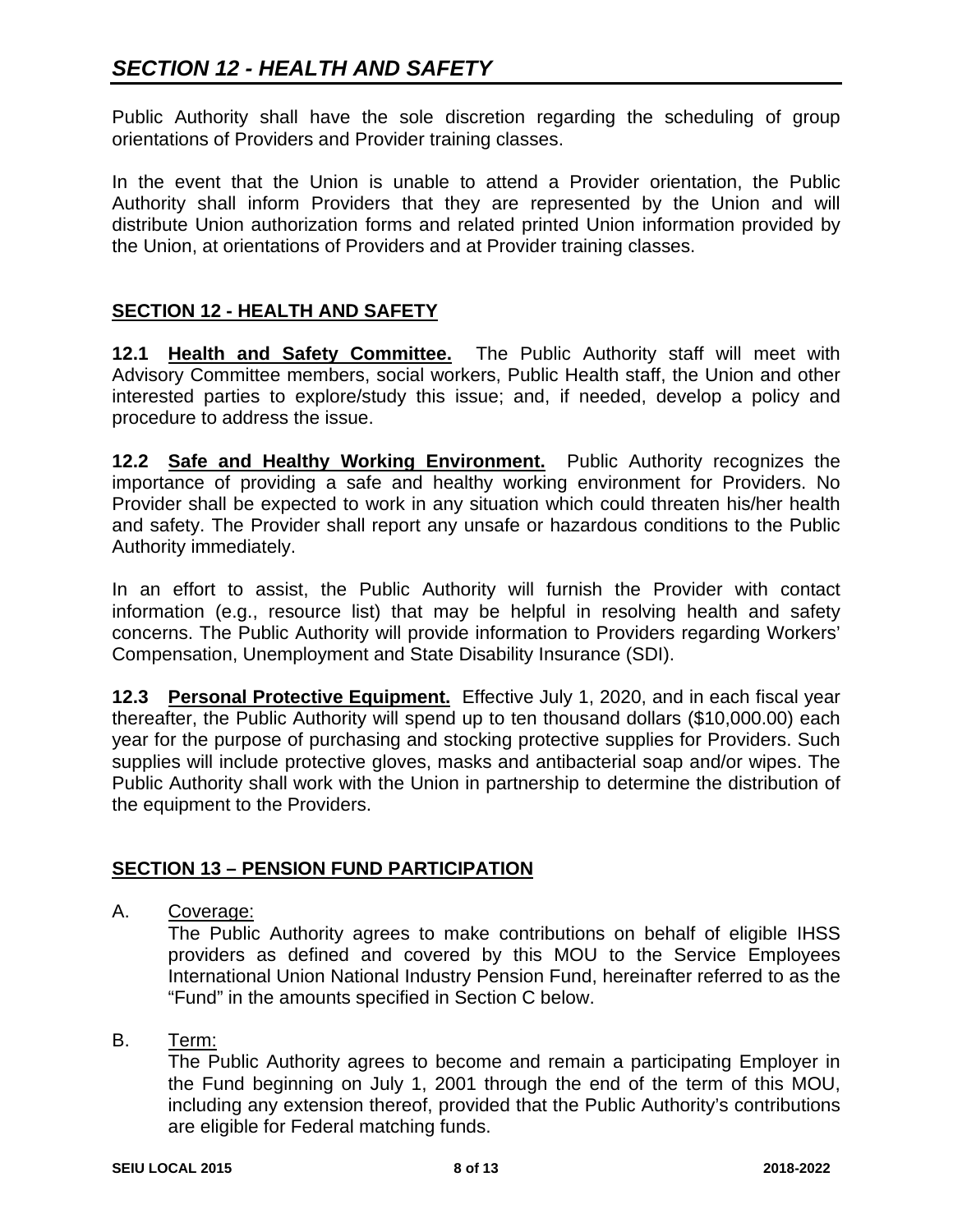## C. Contributions:

- 1. The Public Authority will contribute to the Fund in the amount of \$0.15 for each hour worked by eligible IHSS providers covered by this MOU.
- 2. Contributions required by this provision shall be paid to the Fund on or before the last day of the month following the period for which contributions are due, or before such other date as the Trustees may hereafter determine.
- 3. Contributions shall be transmitted together with a remittance report containing such information, in such manner, and on such form as may be required by the Trustees of the Fund or their designee.
- 4. Contributions for a Provider shall begin once a Provider has worked one thousand (1,000) hours after July 1, 2001. Contributions shall be made for such Provider irrespective of the number of hours worked, in subsequent years. Until contributions are required to be made on behalf of a Provider pursuant to the terms of this provision, the Provider shall not be deemed to be a covered Provider in covered employment within the meaning of the SEIU National Industry Pension Plan.
- 5. In the event that the Fund imposes any surcharges upon the Public Authority, the Public Authority will contribute the surcharge amount to the Fund.
- 6. Both parties acknowledge that there may be other ways to provide a retirement benefit for the providers and agree to work cooperatively over the course of this agreement to identify other options that are both economically sound and fulfill the purpose of creating an appropriate retirement benefit.

## D. Trust Agreement:

The Public Authority hereby agrees to be bound by the provisions of the Agreement and Declaration of Trust establishing the Fund, as it may, from time to time, be amended, and by all resolutions and rules adopted by the Trustees pursuant to the powers delegated to them by that Agreement, including collection policies, receipt of which is hereby acknowledged. The Public Authority hereby designates the Employer members of the Fund's Board of Trustees, or their duly selected successor(s), as its representatives on the Board.

E. Cooperation:

The Public Authority and Union agree to cooperate with the Trustees of the Fund in distributing Plan booklets, literature and other documents supplied by the Fund Administrator and in obtaining and providing such census and other data as may be required by the Fund's Administrator or Trustees to enable them to comply with the applicable provisions of the Employee Retirement Income Security Act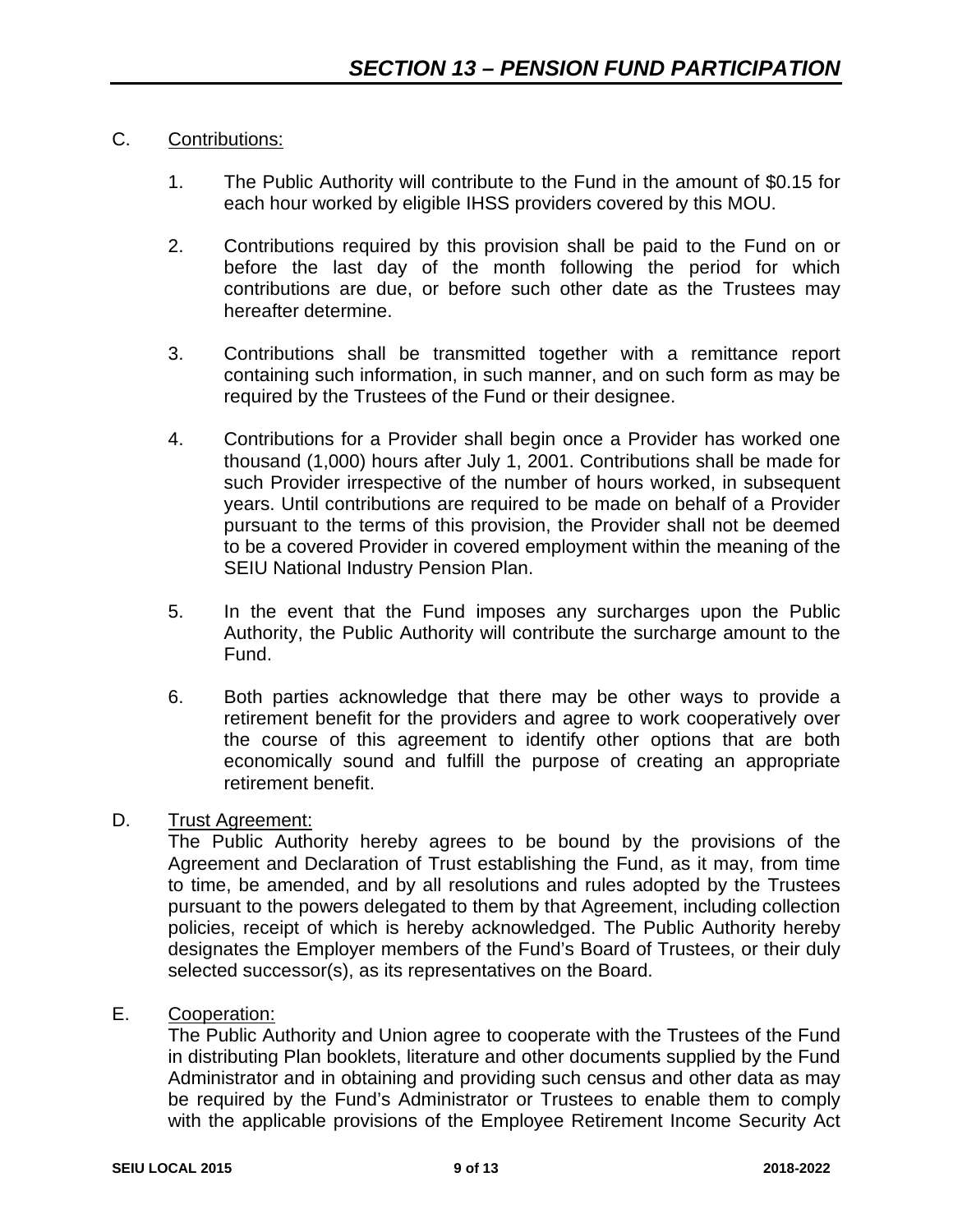(ERISA). In any case, there shall be no mailing or other costs incurred by the Public Authority.

The parties acknowledge that the provisions of this Section and the participation of the Providers covered by it are subject to approval by the Trustees of the Fund and that the Trustees reserve the right to terminate, at their sole and unreviewable discretion, the participation of the Providers covered by this MOU and to establish the level(s) of benefits to be provided.

Termination may be directed by the Trustees for reasons including, but not limited to, failure of the Public Authority to timely pay contributions and expiration of the MOU. In the event the Trust ceases or otherwise terminates coverage of Providers, the Public Authority shall have no other pension obligation to the Providers.

The parties further acknowledge that the Trustees' acceptance for participation in the Fund of the Providers covered by the MOU is limited only to the categories of employment covered by the MOU at the time application for acceptance occurs and the admission of other categories for employment to participate in the Fund will require specific acceptance by the Trustees.

## **SECTION 14 - HEALTH/DENTAL PLAN**

The following benefit programs shall be offered to Providers (Providers):

- A. Program. The Public Authority shall offer CCHP Plan A-2 single coverage including single dental coverage to eligible Providers.
- B. 1. Effective January 1, 2018 through June 30, 2020, the Provider's CCHP Plan A-2 premium contribution shall be twenty-four dollars and eighty-six cents (\$24.86) per month.
	- 2. Beginning July 1, 2020, and continuing thereafter, the Authority will pay ninety-five percent (95%) of the CCHP Plan A-2 monthly premium for each eligible Provider who is enrolled in the CCHP Plan A-2. Each enrolled Provider will pay five percent (5%) of the monthly plan premium.
	- 3. Should CCHP Plan A-2 premiums increase over the course of this agreement the Public Authority shall provide the Union a written notice of the amount of such premium increase at least sixty (60) days before the premium increase takes effect.
- C. Eligibility for CCHP Plan A-2 Coverage.
	- 1. Initial eligibility shall be achieved when a Provider has two (2) consecutive months of service at an average of forty-five (45) paid hours per month. In order to maintain eligibility, a Provider shall continue to have at least forty-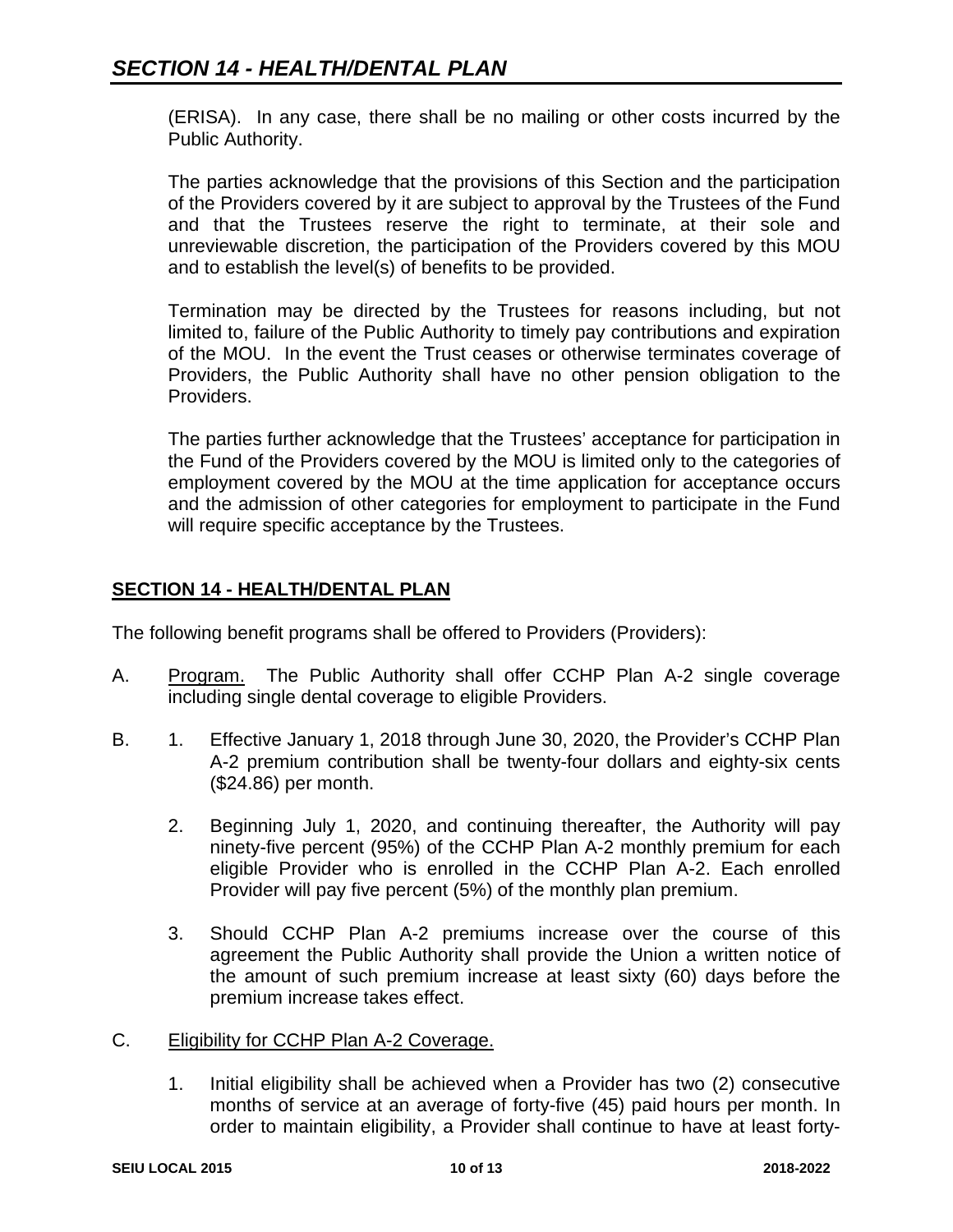five  $(45)$  paid hours during each successive month. In the first  $(1<sub>st</sub>)$  month in which a Provider is paid for forty-five (45) or more hours, as verified by CMIPS data, the Public Authority will forward the Provider's name to CCHP by the 15th of the following (2nd) month. CCHP will prepare and mail enrollment packets to the eligible providers by the  $25<sub>th</sub>$  of that  $(2<sub>nd</sub>)$  month. A Provider must return the completed packet to CCHP accompanied by one (1) month's premium contribution, by the last business day of the enrollment (3<sup>rd</sup>) month for health coverage to be effective on the first day of the fifth  $(5<sup>th</sup>)$  month.

- 2. Any applications received by CCHP after the last business day of the enrollment (3<sup>rd</sup>) month will not be accepted, but an eligible Provider will be eligible to enroll during the next open enrollment period.
- D. Pre-Pay. Providers who have achieved eligibility under the terms of subsection 14.C "Eligibility" will pre-pay the provider's portion of the premium cost so that the effective date of enrollment begins on the first day of the fifth  $(5<sup>th</sup>)$  month. Providers must continue to pre-pay their portion of the health insurance premium in order to continue benefits.
- E. Implementation. Open Enrollment periods shall be for thirty (30) days and be held in November of each year.
- F. Providers who are temporarily ineligible for any Public Authority CCHP Plan A-2 premium contribution may purchase, at their own cost coverage under CCHP Plan A-2, in accordance with the procedures set forth by the Contra Costa County Health Plan.

# **SECTION 15 - OFFICIAL REPRESENTATIVES, STEWARDS**

**15.1 Official Representatives.** The Union shall notify the Public Authority of their Official Representatives and changes in such Representatives. The list shall be sent to the Labor Relations Unit and a copy will be sent to the Executive Director of the Public Authority.

**15.2 Stewards.** The Union shall notify the Public Authority of the names of their Stewards at the beginning of the contract year and update the names as changes occur.

# **SECTION 16 - NO STRIKE/NO LOCKOUT**

During the term of this MOU, the Union, its members and representatives, agree not to engage in, authorize, sanction or support any strike, slowdown, stoppage of work, curtailment of production, or refusal to perform customary duties. The Public Authority agrees not to lockout members during the term of this MOU.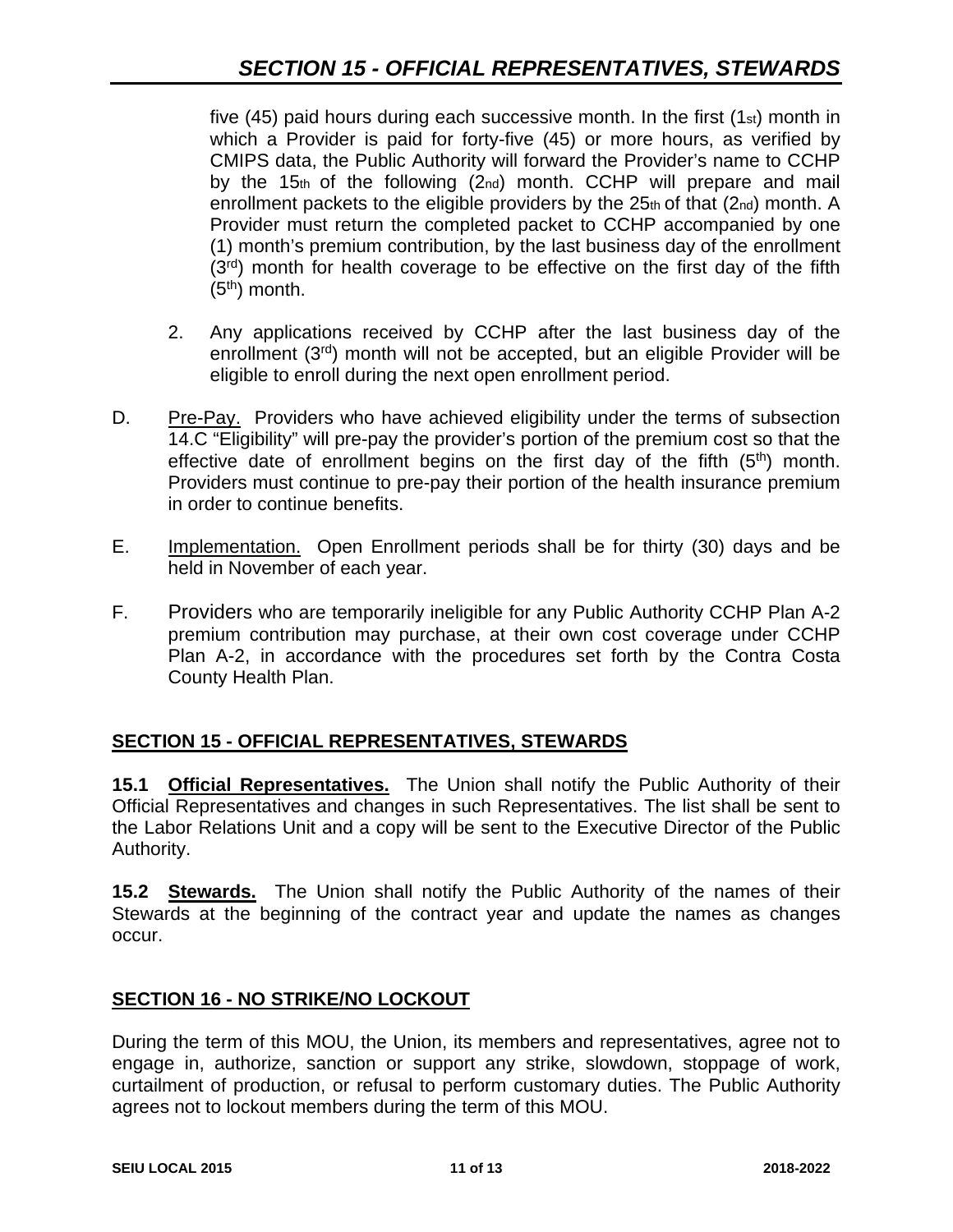# **SECTION 17 - LABOR-MANAGEMENT COMMITTEE**

#### SECTION 17 - LABOR-MANAGEMENT COMMITTEE

In order to encourage open communications, promote harmonious relations and resolve matters of mutual concern, the parties agree to create a labor-management committee. The committee will be governed by the following:

- $1$ The committee will meet every month or as mutually agreed to by the parties
- $\overline{2}$ The topics for such meetings may include, but are not limited to, mutual respect, payroll problems, paid time off (P.T.O.) and administrative issues associated therewith, health and safety issues and training and education

#### SECTION 18 - SCOPE OF AGREEMENT AND SEPARABILITY OF PROVISIONS

18.1 Scope of Agreement. Except as otherwise specifically provided herein, this MOU fully and completely incorporates the understanding of the parties hereto and constitutes the sole and entire agreement between the parties in any and all matters subject to meet and confer. Neither party shall, during the term of this MOU demand any change herein, provided that nothing herein shall prohibit the parties from changing the terms of this MOU by mutual agreement.

18.2 Separability of Provisions. Should any section, clause or provision of this MOU be declared illegal, unlawful or unenforceable, by final judgment of a court of competent jurisdiction, such invalidation of such section, clause or provision shall not invalidate the remaining portions hereof, and such remaining portions shall remain in full force and effect for the duration of this MOU

#### **SECTION 19 - TERM OF AGREEMENT**

July 1, 2018 and ending June 30, 2022.

Date: 07/09/2020

**Contra Costa County:** (Signature / Printed Name)

SEIU, Local 2015: (Signature / Printed Name)

| Ecth Hemmal Keith Henning | Guadalupe Martinez |
|---------------------------|--------------------|
|                           | David Werlin       |
|                           | Amulfo De La Cruz  |
|                           |                    |

SEIU LOCAL 2015

2018-2022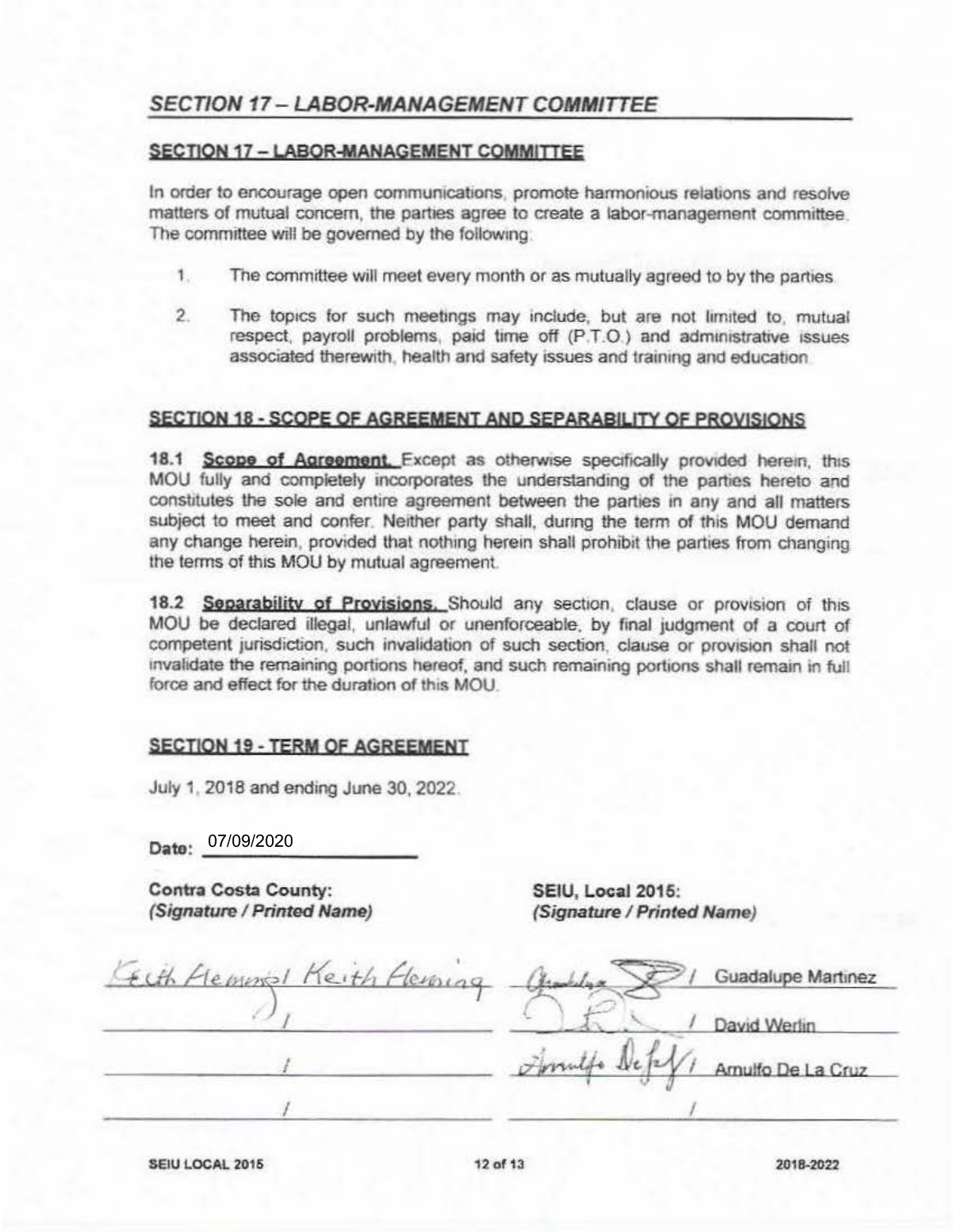## **SECTION 19 - TERM OF AGREEMENT**

## **SEIU, Local 2015:** *(Printed Name)*

Calvin Johnson Isis Vasquez Andrew O'Bryan Amarylles Groce B Jackson Benita Washington Javeta Gregory John Roe Sylvia Romay- Seward